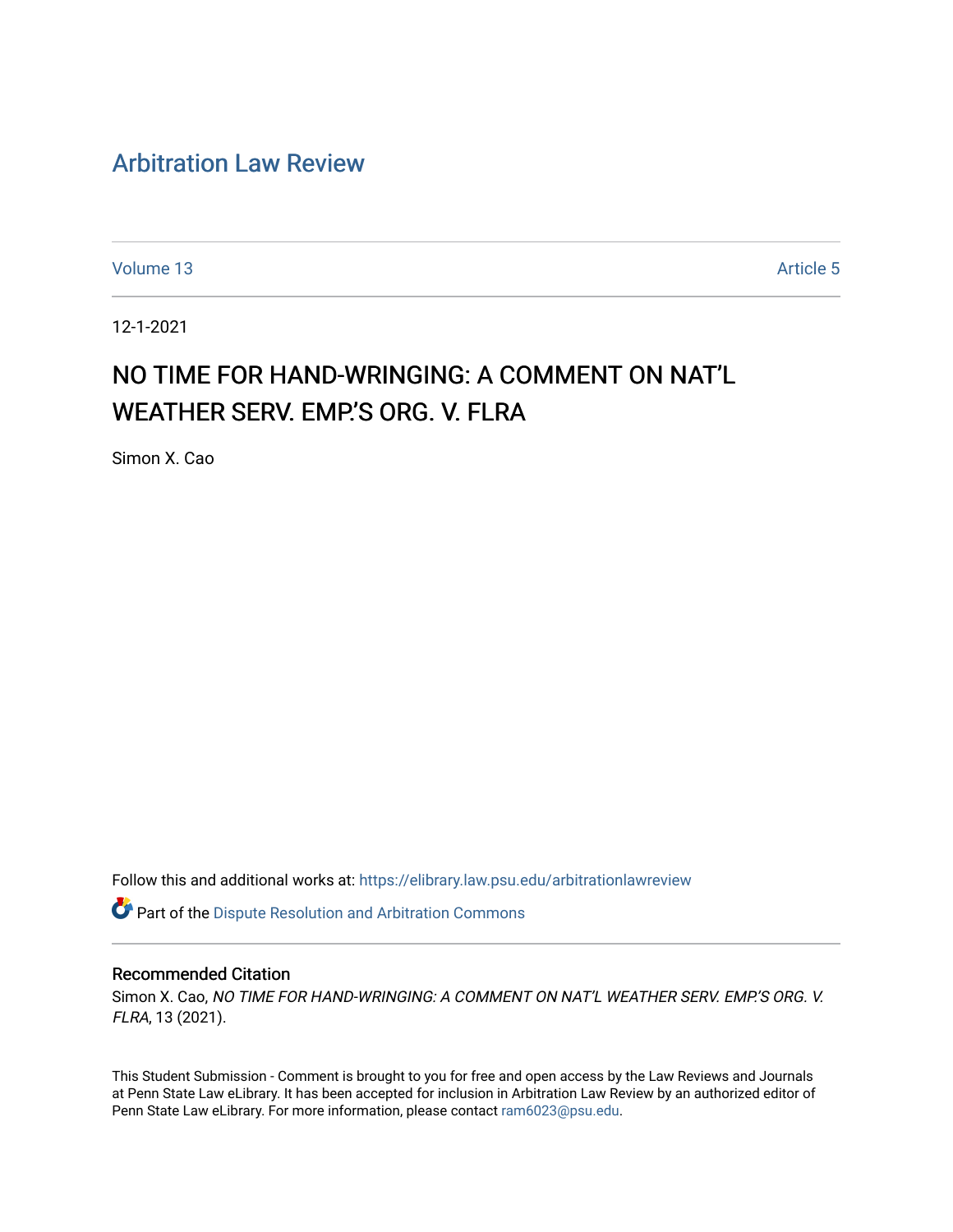## NO TIME FOR HAND-WRINGING: A COMMENT ON *NAT'L WEATHER SERV. EMP.'S ORG. V. FLRA* **B**Y SIMON X. CAO\*

#### I. INTRODUCTION

The Federal Labor Relations Authority ("FLRA") is empowered to review arbitration awards that result from grievances between unions and federal agencies.<sup>1</sup> However, when the FLRA reviews arbitral awards, they are bound to remain consistent with Federal courts' jurisprudence towards private sector labor arbitration awards.<sup>2</sup> Additionally, the FLRA must not act arbitrarily and capriciously when adjudicating controversies under the Administrative Procedure Act ("APA") and must therefore "treat like cases alike."<sup>3</sup>

In *Nat'l Weather Serv. Emp.'s Org. v. FLRA*, the D.C. Circuit Court of Appeals reversed the FLRA's vacatur of an arbitral award because the FLRA did not apply the appropriate deference to a presiding arbitrator's decision. <sup>4</sup> However, the D.C. Circuit provided deference to the FLRA's finding that the employer did not act arbitrarily and capriciously on unfair labor practice ("ULP") charges. <sup>5</sup> *Nat'l Weather Serv. Emp.'s Org.* demonstrates how advocates can challenge a hostile FLRA to vindicate federal sector union rights through arbitration. <sup>6</sup> Although labor advocates may be demoralized when the agency tasked with adjudicating a claim is ideologically opposed to unions, fighting back with hand-wringing will not suffice to vindicate union members' workplace rights.

This comment demonstrates that the opinion from the D.C. Court of Appeals in *Nat'l Weather Serv. Emp.'s Org.* (1) provided the necessary deference to the arbitral award when the FLRA abandoned its congressional command, and (2) permitted the FLRA to reverse course on a rule that could have lasting impacts on labor-management relations in the federal sector. This comment will first provide a background of the facts

3. *See* Motor Vehicle Mfr. Ass'n, Inc. v. State Farm Mut. Auto. Ins. Co*.*, 463 U.S. 29, 40-44 (1983); Westar Energy Inc. v. FERC, 473 F.3d 1239, 1242 (D.C. Cir. 2007).

4. *See* Nat'l Weather Serv. Emp.'s Org. v. FLRA, 966 F.3d 875, 877 (D.C. Cir. 2020).

5. *See* Nat'l Weather Serv. Emp.'s Org*.*, 71 FLRA No. 72, slip op. at 383 (Nov. 4, 2019).

<sup>\*</sup> Simon X. Cao is the External Communications Editor of the *Arbitration Law Review* and a 2022 Juris Doctor Candidate at The Pennsylvania State University Law School.

<sup>1.</sup> *See* Federal Service Labor-Management Relations Statute, 5 U.S.C. § 7122(a).

<sup>2.</sup> *See* AFGE, Council 220, 54 FLRA 156, 159 (1998) (citing US DOL (OSHA), 34 FLRA 573, 575 (1990).

<sup>6.</sup> *See* Examining Labor-Management Relations Before the H. Committee on Oversight and Reform, 116th Cong. 1-2 (June 4, 2019); *see* HOUSE COMMITTEE ON OVERSIGHT AND REFORM, LETTER TO CHAIRMAN KIKO OF THE FLRA (Apr. 17, 2019); *see* HOUSE COMMITTEE ON OVERSIGHT AND REFORM, LETTER TO CHAIRMAN RING OF THE NLRB (Aug. 12, 2020).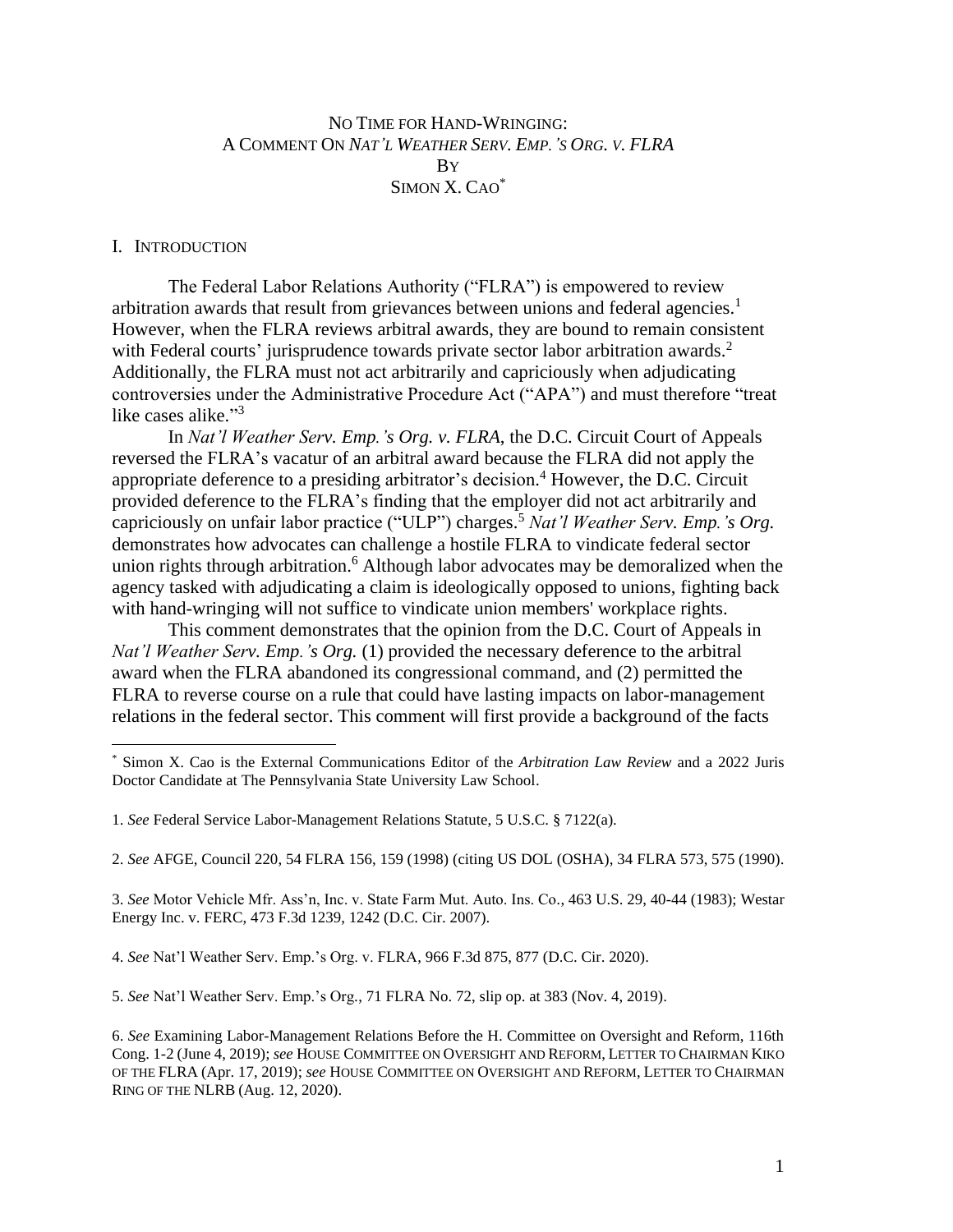and proceedings before the D.C. Circuit reviewed the FLRA's decision. Second, this comment will summarize the D.C Circuit's opinion in *Nat'l Weather Serv. Emp.'s Org*. Third, this comment will discuss why the D.C. Circuit's review of the FLRA's vacatur of an arbitral award can provide a hook for unions that seek to vindicate contractual rights against an antagonistic agency. Lastly, this comment will show why the D.C. Circuit erred when it determined that the FLRA did not act arbitrarily and capriciously when it reversed a long-standing rule, thus, shielding the FLRA from accountability.

#### II. CASE BACKGROUND

#### *A. Facts of the case*

In 1986, the National Weather Service Employees Organization ("Union") reached an impasse with the National Weather Service ("Employer") and used the assistance of the Federal Services Impasse Panel ("FSIP").<sup>7</sup> At the time, the parties were unable to reach an agreement on the duration of the collective bargaining agreement ("CBA"). <sup>8</sup> The FSIP eventually compelled the Employer and Union to include a provision in the CBA.<sup>9</sup> That provision states:

This Agreement will remain in effect for 90 calendar days from the start of formal renegotiation or amendment of said Agreement, exclusive of any time necessary for FMCS or FSIP proceedings. If at the end of the 90-calendar day period an agreement has not been reached and the services of neither FMCS [n]or FSIP have not been invoked, either party may, upon written notification to the other, terminate any or all sections of the agreement.<sup>10</sup>

After continuing labor-management relations under the CBA for the next twentynine years, the Employer requested to renegotiate the CBA.<sup>11</sup> In anticipation of stalled negotiations, the Union's chief negotiator formally requested the services of Federal Mediation & Conciliation Services<sup>12</sup> ("FMCS") shortly after the Employer's request to

9. *See id.*

10. *Id.* (footnote omitted).

11. *Id.* at 381.

<sup>7.</sup> *See* 5 C.F.R. § 2471.11(a). FSIP is a panel under the FLRA empowered to resolve negotiation impasses between federal agencies and unions. FSIP may also engage in fact-finding and order the parties to implement any recommended solution FSIP deems appropriate. *See Nat'l Weather Serv. Emp.'s Org.*, 71 FLRA, slip op. at 380.

<sup>8.</sup> *See Nat'l Weather Serv. Emp.'s Org.*, 71 FLRA, slip op. at 380.

<sup>12.</sup> *See* 29 U.S.C. § 173(a)-(f) (FMCS is a federal agency that may be requested by any party affecting commerce to assist in the resolution of disputes including the assignment of neutral arbitrators).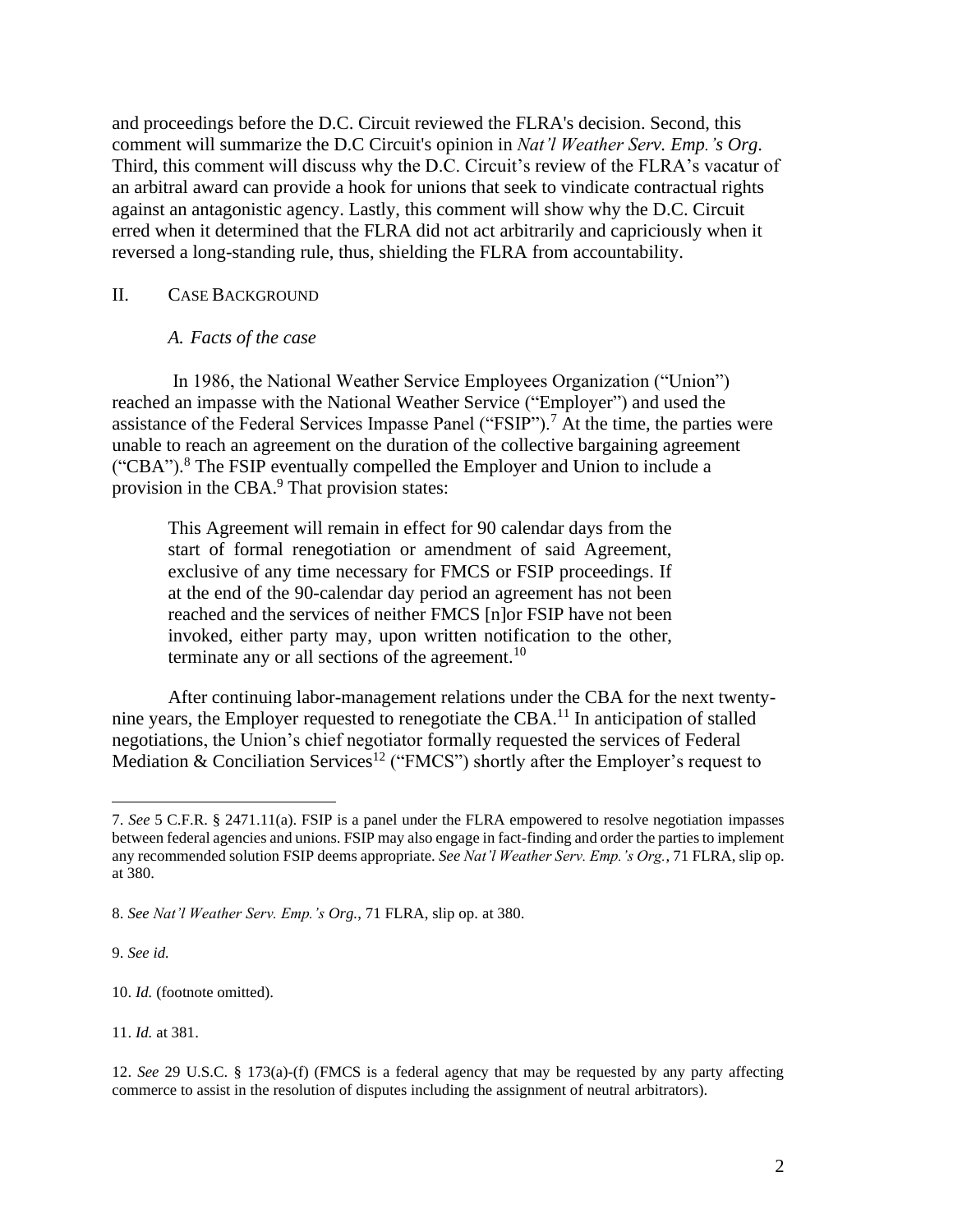reopen negotiations.<sup>13</sup> Next, the chief negotiator for the Union sent a copy of the receipt of the request for FMCS and an email stating that the Union satisfied the provision implemented by FSIP in  $1986$ <sup>14</sup>

Nevertheless, the parties were unable to reach an agreement on ground rules for negotiations until December 2016.<sup>15</sup> While setting the terms for substantive negotiations, the Employer declared an impasse on three separate occasions and requested the assistance of FSIP.<sup>16</sup> With the assistance of FSIP, the parties agreed to ground rules<sup>17</sup> and the parties met for their first negotiating session on April 4,  $2017<sup>18</sup>$  Before the first negotiating session, the Employer sent initial substantive bargaining proposals in January 2017, and the parties held several negotiation sessions to no avail.<sup>19</sup>

On July 21, 2017, the Employer notified the Union that it was unilaterally terminating the CBA.<sup>20</sup> The Employer stated that it would adhere to the previous CBA as a past practice until a new agreement was reached.<sup>21</sup> In response, the Union filed a grievance alleging that the Employer's unilateral termination of the entire CBA violated the 1986 FSIP provision and was also an unfair labor practice ("ULP") under 5 U.S.C. § 7116(a)(1) and  $(5).^{22}$ 

After the employer denied the filed grievance on August 22, 2017, the Union and Employer submitted to arbitration with an FMCS-designated arbitrator.<sup>23</sup> After arbitration proceedings, the arbitrator found that because the Union's chief negotiator requested the services of FMCS and "formal negotiations" began in January 2017, the Employer was

14. *Id.* at 7.

15. *Id*.; *see* U.S. Dep't of the Treasury, 59 FLRA 703, 709 (2004) (determining that the establishment of ground rules for negotiations is a mandatory subject of bargaining).

16. *See id.* at 7-9.

17. *Id*.

18. *See* Nat'l Weather Serv. Emp.'s Org*.*, 71 FLRA No. 72, slip op. at 381 (Nov. 4, 2019).

19. *Id*.

20. *Id*.

21. *See Nat'l Weather Serv. Emp.'s Org.*, 966 F.3d at 878.

22. *See id.*; *see also* 5 U.S.C. § 7116(a)(1) & (a)(5) (stating that "it shall be an unfair labor practice for an agency (1) to interfere with, restrain, or coerce any employee in the exercise by the employee in any right under this chapter . . . (5) to refuse to consult or negotiate in good faith with a labor organization as required by this chapter  $\dots$ .").

23. *See* Brief for Respondent at 10-11, Nat'l Weather Serv. Emp.'s Org. v. FLRA, 966 F.3d 875 (D.C. Cir. 2020) (No. 19-1163).

<sup>13.</sup> *See* Brief for Petitioner at 6-7, Nat'l Weather Serv. Emp.'s Org. v. FLRA, 966 F.3d 875 (D.C. Cir. 2020) (No. 19-1163).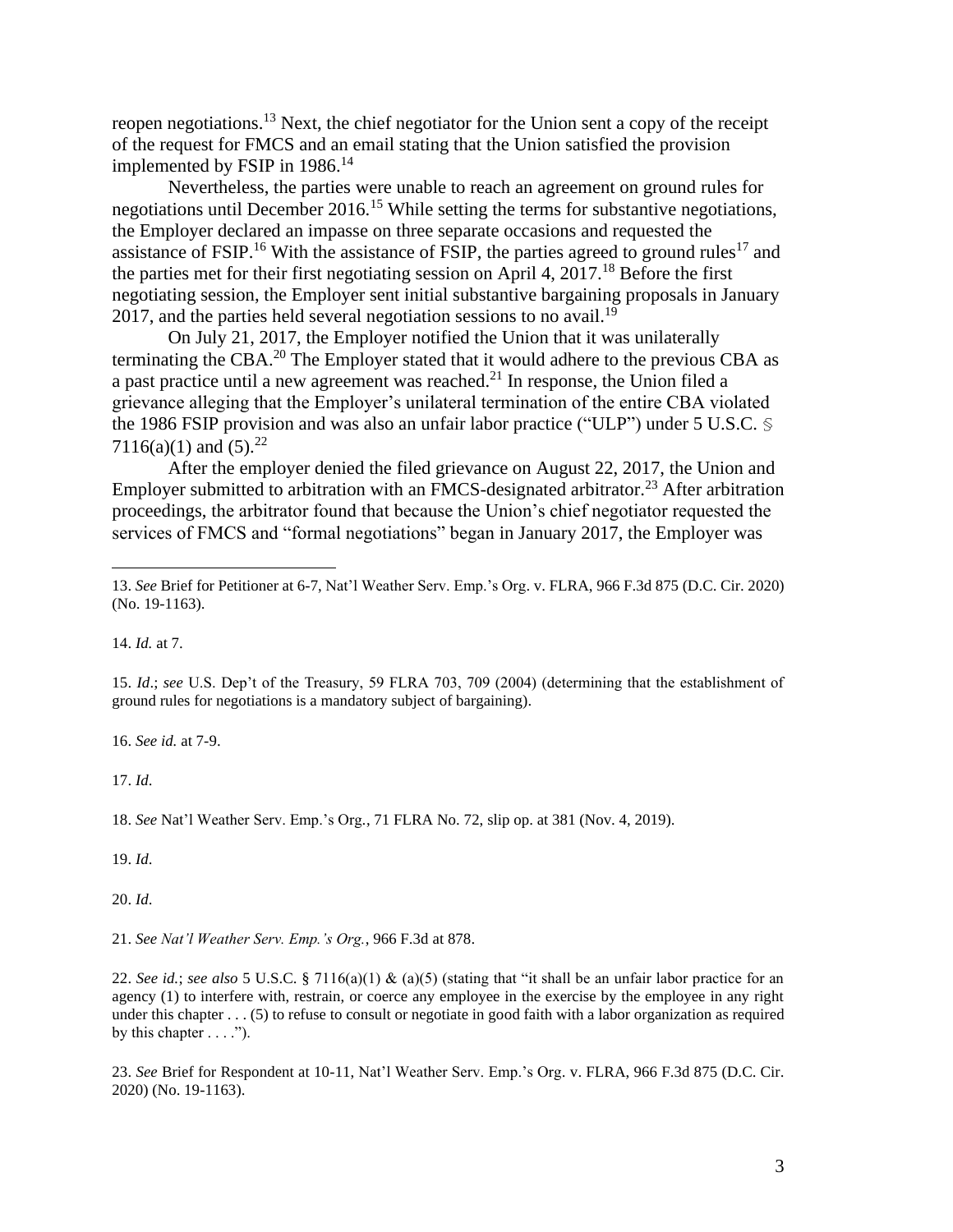precluded from unilaterally terminating the CBA.<sup>24</sup> The arbitrator also found that because the Employer submitted to arbitration, the Employer's conduct sounded in termination and not a repudiation of the CBA. $^{25}$  Thus, the arbitrator determined that the Employer violated the 1986 FSIP provision but did not commit a ULP.<sup>26</sup>

#### *B. FLRA Proceedings*

After the arbitral award was announced, both the Union and Employer filed exceptions with the FLRA.<sup>27</sup> Because the exceptions to the arbitral award were based on law, the FLRA reviewed the award *de novo*. 28

In the FLRA's initial<sup>29</sup> decision, the FLRA found that the arbitrator's determination that formal negotiations began in January 2017 was unconnected from an interpretation of the CBA.<sup>30</sup> Irrespective of the initiation of formal negotiations, the FLRA found that the Union's invocation of FMCS to aid in negotiations did not constitute the type of invocation contemplated in the 1986 FSIP contract provision.<sup>31</sup> Because the FLRA determined that the request did not stop the 90-day tolling of the 1986 FSIP provision, the Employer was within its rights to unilaterally terminate the CBA.<sup>32</sup> The FLRA reasoned that the arbitrator's "reliance on several extraneous factors . . . " to determine when formal negotiations began did not "draw its essence" from the CBA and was thus contrary to law.<sup>33</sup>

26. *Id*.

27. *Id*. at 12 (exceptions are the administrative law equivalent of an appeal to a superior authority).

28. *See* Nat'l Weather Serv. Emp.'s Org*.*, 71 FLRA, slip op. at 382, n.26 (citing NTEU, Chapter 24, 50 FLRA 330, 332 (1995)).

29. *Compare Nat'l Weather Serv. Emp.'s Org.*, 71 FLRA No. 72, slip op. at 382-83, *with* Nat'l Weather Serv. Emp.'s Org*.*, 71 FLRA No. 47, slip op. at 277 (Aug. 8, 2019); Order Denying Motion at 1 (Oct. 28, 2019) (*Per Curiam*), Nat'l Weather Serv. Emp.'s Org. v. FLRA, 966 F.3d 875 (D.C. Cir. 2020) (No. 19- 1163) (the FLRA would later amend the decision after the Union filed suit against the FLRA).

30. *See Nat'l Weather Serv. Emp.'s Org.*, 71 FLRA No. 47, slip op. at 276-77.

31. *Id*. at 277.

32. *See id*. at 276-77.

33*. See id.* (to find that an arbitral award did not "draw its essence" from a CBA, the award must be "so unfounded in reason and fact and so unconnected with the wording and purposes of the CBA as to manifest

<sup>24.</sup> *Id*. at 11.

<sup>25.</sup> *See* Nat'l Weather Serv. Emp.'s Org*.*, 71 FLRA No. 72, slip op. 383, n.36 (Nov. 4, 2019) (reasoning that a "clear and patent breach of the terms of the agreement" must be found to constitute a repudiation of a CBA) (citing Scott Air Force Base, 51 FLRA 858, 862-63 (1984); Brief for Respondent at 11-12, Nat'l Weather Serv. Emp.'s Org. v. FLRA, 966 F.3d 875 (D.C. Cir. 2020) (No. 19-1163).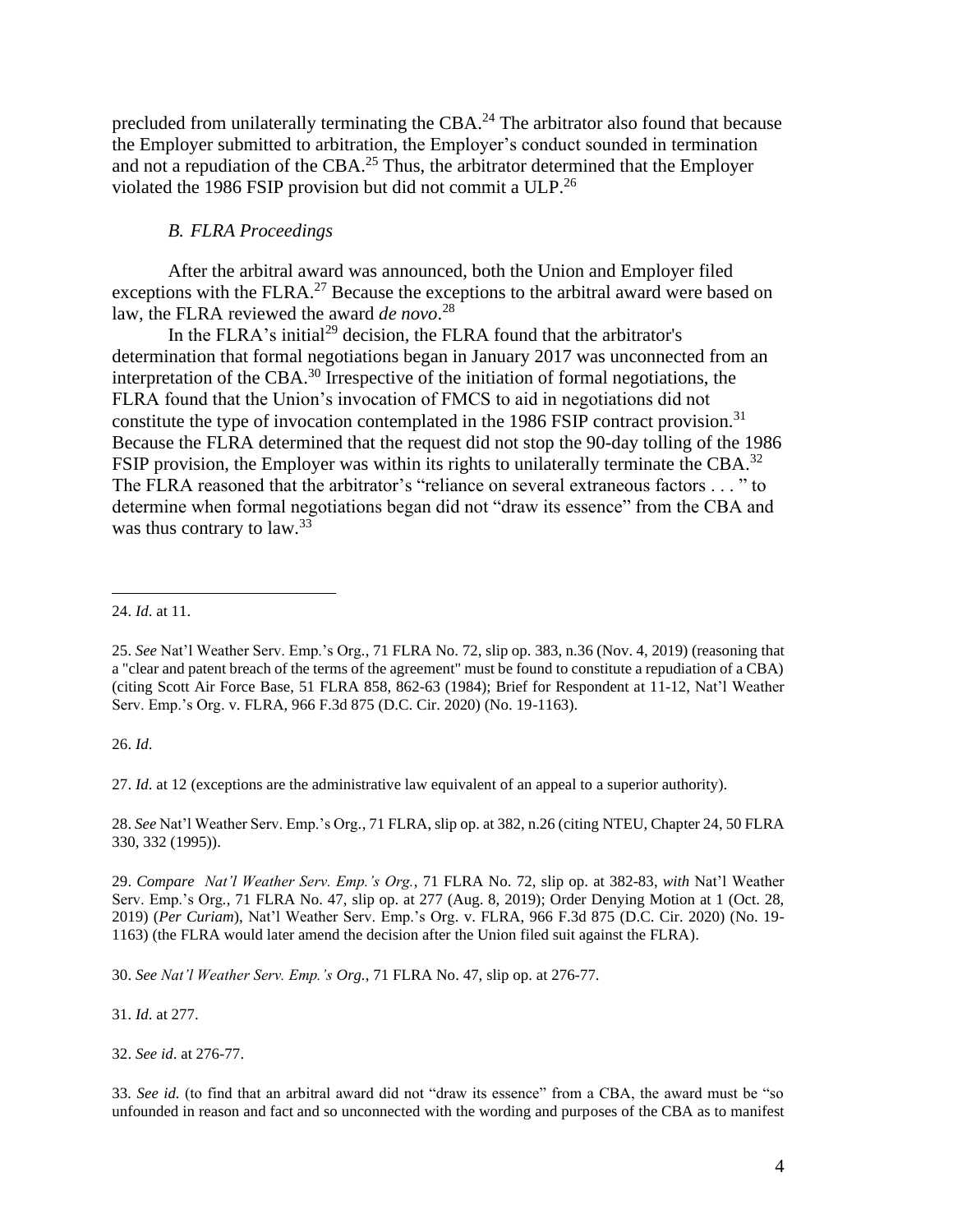Next, the FLRA determined that the Employer did not commit a ULP.<sup>34</sup> As a logical extension of failing to find a breach of the CBA, the Employer could not have unlawfully repudiated the CBA.<sup>35</sup> In its analysis of the ULP charges, the FLRA committed only three sentences of rationale to a decision that overruled long-standing precedent. 36

After the FLRA announced its initial decision, the Union petitioned for review to the D.C. Court of Appeals on August 12, 2019.<sup>37</sup> A month later, the FLRA filed a motion for remand of reconsideration *sua sponte* but was denied.<sup>38</sup> Undeterred by the court order, the FLRA amended its decision on November 4, 2019 and included an additional rationale for its determination that a ULP was unwarranted against the Employer.<sup>39</sup> In its new rationale, the FLRA reasoned that because the 1986 FSIP provision was vague and the Employer could have reasonably interpreted the provision to allow unilateral termination, the Employer did not repudiate the CBA.<sup>40</sup>

#### *C. D.C. Court of Appeals review of FLRA decision*

Although the D.C. Court of Appeals denied remand and reconsideration of the issue because it would unduly prejudice the petitioner, the D.C. Circuit reviewed the amended decision and order. $^{41}$  In defense of the FLRA's decision concerning the grievance, the FLRA argued that the statute barred judicial review of the agency's

34. *Id*. at 277.

35. *Id*.

36. *Id*.

37. *See* 5 U.S.C. § 7123(b) (establishing that the proper level of the forum for an appeal of an order by the FLRA involving a ULP is a federal court of appeals); *see* Brief for Petitioner at 44-45, Nat'l Weather Serv. Emp.'s Org. v. FLRA, 966 F.3d 875 (D.C. Cir. 2020) (No. 19-1163); *see* Petition for Review at 1 (Aug. 12, 2019), Nat'l Weather Serv. Emp.'s Org. v. FLRA, 966 F.3d 875 (D.C. Cir. 2020) (No. 19-1163).

38. *See* Order Denying Motion at 1 (Oct. 28, 2019) (*Per Curiam*), Nat'l Weather Serv. Emp.'s Org. v. FLRA, 966 F.3d 875 (D.C. Cir. 2020) (No. 19-1163); *see* Respondent's Motion for Remand at 1-3 (Sept. 12, 2019), Nat'l Weather Serv. Emp.'s Org. v. FLRA, 966 F.3d 875 (D.C. Cir. 2020) (No. 19-1163).

39. *See* Brief for Petitioner at 44-45, Nat'l Weather Serv. Emp.'s Org. v. FLRA, 966 F.3d 875 (D.C. Cir. 2020) (No. 19-1163).

40. *See* Nat'l Weather Serv. Emp.'s Org*.*, 71 FLRA No. 72, slip op. at 382-83 (Nov. 4, 2019).

41. *See* Order Denying Motion at 1 (Oct. 28, 2019) (*Per Curiam*), Nat'l Weather Serv. Emp.'s Org. v. FLRA, 966 F.3d 875 (D.C. Cir. 2020) (No. 19-1163); *see* Nat'l Weather Serv. Emp.'s Org. v. FLRA*.*, 966 F.3d 875, *passim* (D.C. Cir. 2020).

an infidelity to the obligation to the arbitrator.") (citing U.S. Dep't. of State, Passport Servs., 71 FLRA 12, 13 n.18 (2019)).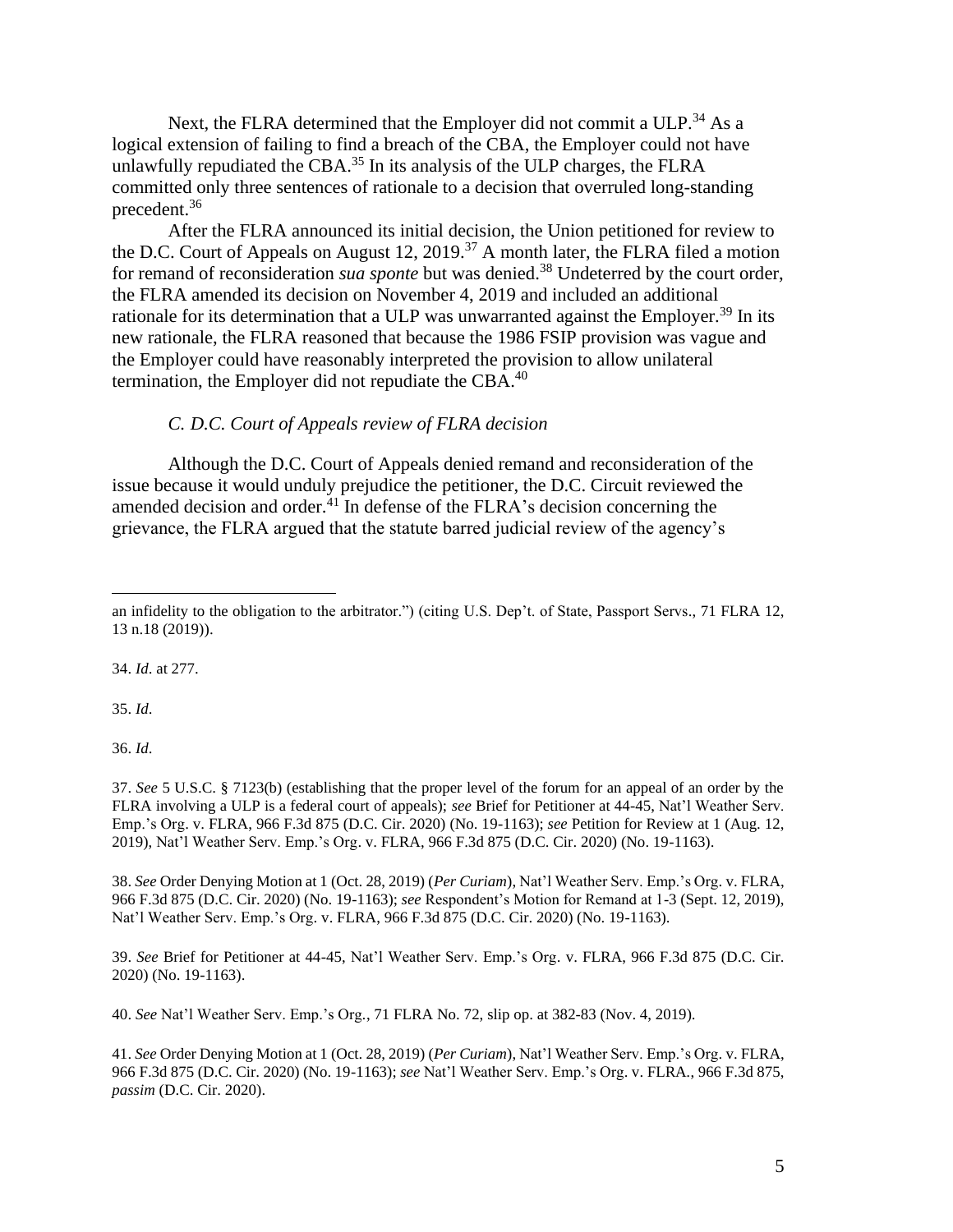decision.<sup>42</sup> The D.C. Circuit's analysis of the FLRA's argument determined that the text of the statute only precludes judicial review if the issue does not "involve an unfair labor practice," thus, judicial review was not precluded in this case because the agency decision concerned both an arbitral award and a ULP charge.<sup>43</sup>

Next, the Union argued that the FLRA erred when it did not provide proper deference to the arbitrator's award.<sup>44</sup> On review of the amended decision, the D.C. Circuit looked to 5 U.S.C. § 7122(a) and (b) which permits the FLRA to vacate an arbitral award "only when it is 'contrary to any law, rule, or regulation,' or 'on other grounds similar to those applied by Federal courts in private sector labor-management relations."<sup>45</sup> Because courts use the "essence test" established in *Enterprise Wheel & Car Corp* when adjudicating private sector arbitration awards, the FLRA was obligated to use the same test when adjudicating this case.<sup>46</sup> Subsequently, the court articulated that as long as the arbitrator arguably derives the award from the CBA, the FLRA may not vacate the award.<sup>47</sup> The court reasoned that because the arbitrator spent multiple pages of analysis determining when "formal negotiations" commenced under the 1986 FSIP provision to determine whether the Employer breached the CBA.<sup>48</sup> Consequently, the court determined that the arbitrator arguably interpreted the CBA and the FLRA acted contrary to law when it vacated the arbitral award.<sup>49</sup>

Finally, the FLRA argued that when it determined ULP charges were unwarranted, it did not engage in arbitrary and capricious decision-making in the amended decision.<sup>50</sup> The D.C. Circuit looked to the FLRA's precedent and applied the two-prong repudiation test.<sup>51</sup> The D.C. Circuit acknowledged FLRA precedent that when

43. *See* 5 U.S.C. § 7123(b); *Nat'l Weather Serv. Emp.'s Org.*, 966 F.3d at 879-80.

44. *See Nat'l Weather Serv. Emp.'s Org.*, 966 F.3d at 881.

45. *See* 5 U.S.C. § 7122(b); *Nat'l Weather Serv. Emp.'s Org.*, 966 F.3d at 881.

46. *See* United Steelworkers of Am. V. Enterprise Wheel & Car Corp, 363 U.S. 593, 597 (1960) (announcing that "an arbitrator is confined to interpretation and application of the collective bargaining agreement . . . [the arbitrator] may of course look for guidance from many sources, yet [the] award is legitimate only so long as it draws its essence from the collective bargaining agreement."); *see Nat'l Weather Serv. Emp.'s Org.*, 966 F.3d at 881.

47. *See Nat'l Weather Serv. Emp.'s Org.*, 966 F.3d at 881 (citing United Paper Workers Int'l Union v. Misco Inc., 484 U.S. 29, 38 (1987).

48. *See id*. at 881.

49. *See id*. at 881-82.

50. *See id*. at 882.

51. *See id.* (The inquiry under the repudiation test asks (1) whether the breach clearly violated the wording of the CBA, and (2) whether the violation goes to the heart of the agreement).

<sup>42.</sup> *See* 5 U.S.C. § 7123(b); *Nat'l Weather Serv. Emp.'s Org.*, 966 F.3d at 879.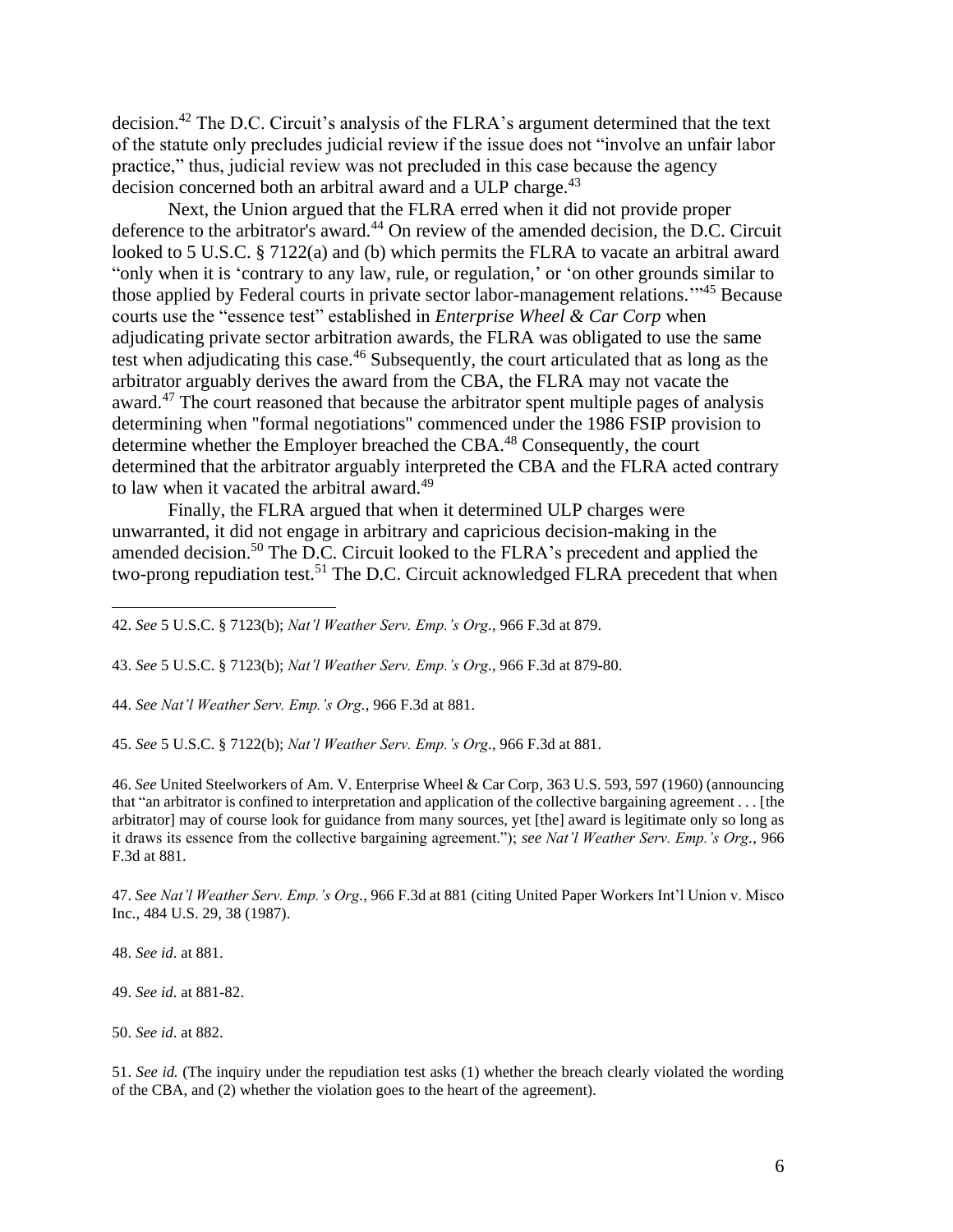an agency rejects an agreement in its entirety, the agency commits a ULP.<sup>52</sup> However, the FLRA argued that when an alleged repudiation occurs as a result of a reasonable interpretation of the CBA, an agency may be excused from committing a  $ULP<sup>53</sup>$  For its part, the Union proffered authority that contradicted this exception which stated "expressly rejecting an agreement in its entirety will always amount to a clear and patent breach that goes to the heart of the agreement."<sup>54</sup> The D.C. Circuit reasoned that although the FLRA is required to explain the reversal of precedent, the distinction used by the FLRA in its amended decision sufficiently distinguished why the "express rejection" rule did not apply to the facts in this case.<sup>55</sup> The D.C. Circuit deferred to the FLRA's judgment on departing from the "express rejection" rule.<sup>56</sup> Lastly, the D.C. Circuit reversed and remanded the vacatur of the arbitral award for any necessary proceedings but denied reversing the FLRA's disposition on the ULP claim.<sup>57</sup>

### III. CRITIQUE

#### *A. A practical hook for vindicating contractual rights of union members*

Although Congress provided the FLRA more relative power to review and vacate arbitral awards than Federal courts,<sup>58</sup> that power is tempered by the "liberal federal policy favoring arbitration . . . ."<sup>59</sup> Where many courts are subject to review by a superior court after they have disposed of a case concerning arbitration, an FLRA decision concerning an arbitral award that was solely the result of a grievance is precluded from judicial review.<sup>60</sup> Nevertheless, this case demonstrated that a hook for judicial review of a generally unreviewable decision by the FLRA must also include a ULP. <sup>61</sup> *Nat'l Weather* 

56. *See id.* at 884.

57. *See Nat'l Weather Serv. Emp.'s Org.*, 966 F.3d at 884-85.

58. *See* 5 U.S.C. § 7123(a) (precluding judicial review of decisions that vacate arbitral awards unless the award involves a ULP).

59. *See* Federal Arbitration Act, 9 U.S.C. § 2; *see* Moses H. Cone Mem. Hosp. v. Mercury Constr. Corp., 460 U.S. 1, 24 (1983).

<sup>52.</sup> *See Nat'l Weather Serv. Emp.'s Org.*, 966 F.3d at 882.

<sup>53.</sup> *See id.* (citing Dep't. of Air Force, Scott Air Force Base, 51 FLRA 858, 862 (1996)).

<sup>54</sup>*. Id.* (citing *Dep't. of Justice, Bureau of Prisons*, 68 FLRA at 788).

<sup>55.</sup> *See id.* at 883-84 (citing Jicarilla Apache Nation v. U.S. Dep't. of Interior, 613 F.3d 1112, 1113 (D.C. Cir. 2010)).

<sup>60.</sup> *See* 5 U.S.C. § 7123(a).

<sup>61.</sup> *See* 5 U.S.C. § 7123(a)(1).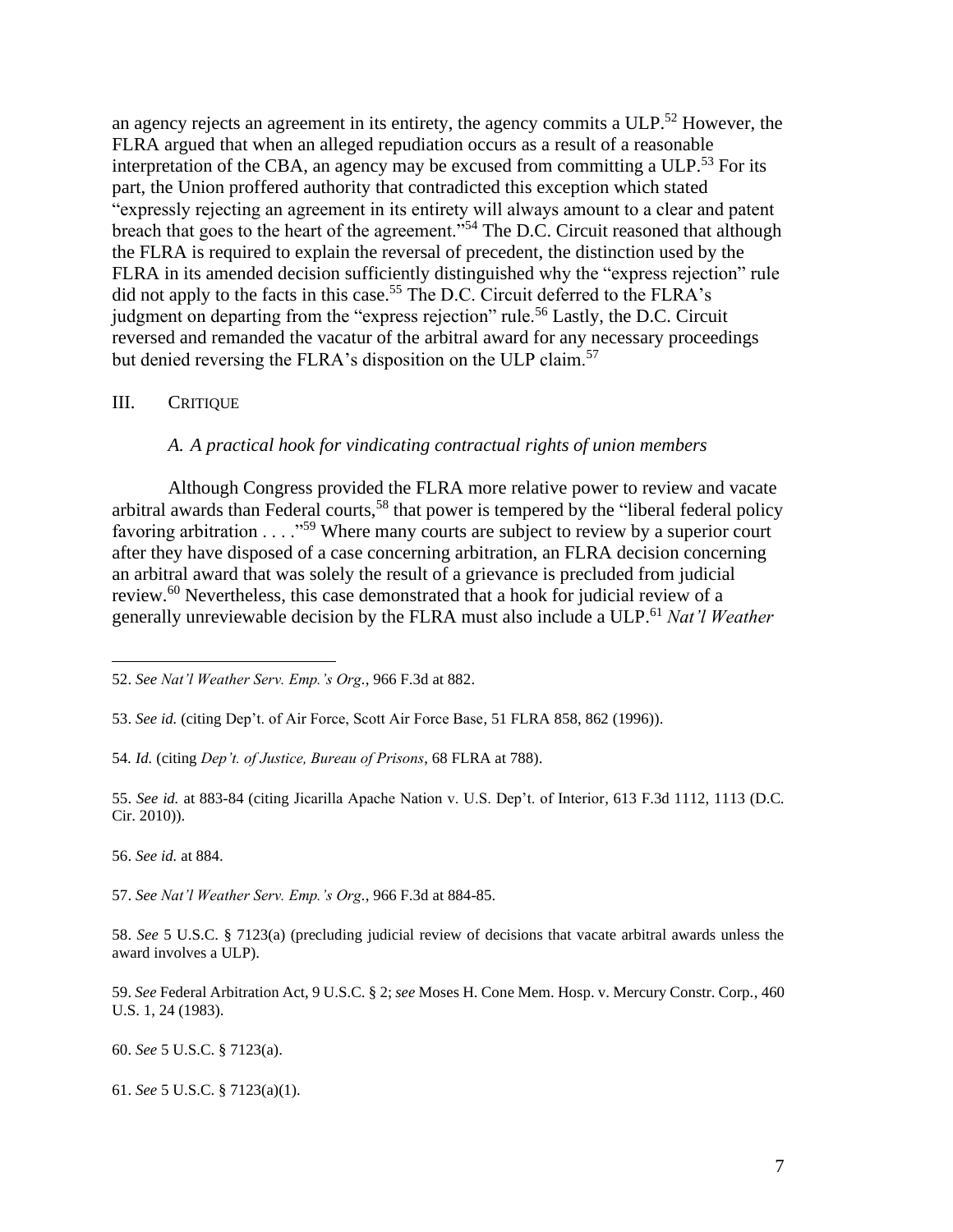*Serv. Emp.'s Org.* also demonstrated that unions under federal agencies can, at times, rely on such a hook to enforce their contractual rights under a hostile FLRA.<sup>62</sup>

In *Nat'l Weather Serv. Emp.'s Org.*, the FLRA attempted to be the forum of last resort concerning workers' rights and justifiably failed.<sup>63</sup> Although the FLRA's authority to vacate arbitral awards based solely on a CBA breach is precluded from judicial review,<sup>64</sup> the "liberal federal policy favoring arbitration . . . "<sup>65</sup> may provide some refuge to union workers' contractual rights. Because Federal courts apply a deferential standard of review for arbitral awards, the impact of the FLRA's decision, in this case, was partially limited. <sup>66</sup> Here, the *Steel Workers Trilogy<sup>67</sup>* played a significant role in limiting the potential damage imposed on the Union by the FLRA when it provided some access to "labor peace."<sup>68</sup>

Ironically, the FLRA's decision that the arbitral award was contrary to law<sup>69</sup> was itself contrary to basic precepts of long-standing labor arbitration jurisprudence.<sup>70</sup> Two facts demonstrate the irony of the FLRA's decision: (1) the arbitrator analyzed the 1986 FSIP contract provision and extrinsic evidence to determine that formal negotiations began in January 2017, $71$  and (2) the arbitrator analyzed whether the Union's request for FMCS services constituted a valid invocation to preclude unilateral termination of the CBA under the 1986 FSIP provision.<sup>72</sup> Notwithstanding these facts, the FLRA claimed to

63. *See Nat'l Weather Serv. Emp.'s Org.*, 966 F.3d at 879-80.

64. *See* 5 U.S.C. § 7123(a)(1).

65. *See* Federal Arbitration Act, 9 U.S.C. § 2; *see* Moses H. Cone Mem. Hosp. v. Mercury Constr. Corp., 460 U.S. 1, 24 (1983).

66. *See Nat'l Weather Serv. Emp.'s Org.*, 966 F.3d at 884-85.

67. The *Steelworker's Trilogy* is the eponymous name given to United Steelworkers of Am. v. Enterprise Wheel & Car Corp, 363 U.S. 593 (1960), United Steelworkers of Am. v. American Mfg. Co*.*, 363 U.S. 564 (1960), and United Steelworkers of Am. v. Warrior & Gulf Navigation Co*.*, 363 U.S. 574 (1960) which established arbitration in labor disputes as a *quid pro quo* for a no-strike clause, afforded significant deference towards arbitral awards in labor law, in addition to Textile Workers Union v. Lincoln Mills, 353 U.S. 448, 450-51, 455-57 (1957) establishing a uniform federal labor law.

68. *See Warrior & Gulf Navigation Co*., 363 U.S. at 578.

69. *See* Nat'l Weather Serv. Emp.'s Org*.*, 71 FLRA No. 72, slip op. at 381 (Nov. 4, 2019).

70. *See Enterprise Wheel & Car Corp*., 363 U.S. at 597.

71. *See Nat'l Weather Serv. Emp.'s Org.*, 71 FLRA, slip op. at 382.

72. *See Nat'l Weather Serv. Emp.'s Org*., 966 F.3d at 881; *see Nat'l Weather Serv. Emp.'s Org.*, 71 FLRA, slip op. at 382.

<sup>62.</sup> *See* Fed. Educ. Ass'n v. FLRA, 2020 WL 1509329, \*2 (D.D.C. 2020); *see* Examining Labor-Management Relations Before the H. Committee on Oversight and Reform, 116th Cong. 1-2 (June 4, 2019); *see* HOUSE COMMITTEE ON OVERSIGHT AND REFORM, LETTER TO CHAIRMAN KIKO OF THE FLRA, 1 (Apr. 17, 2019).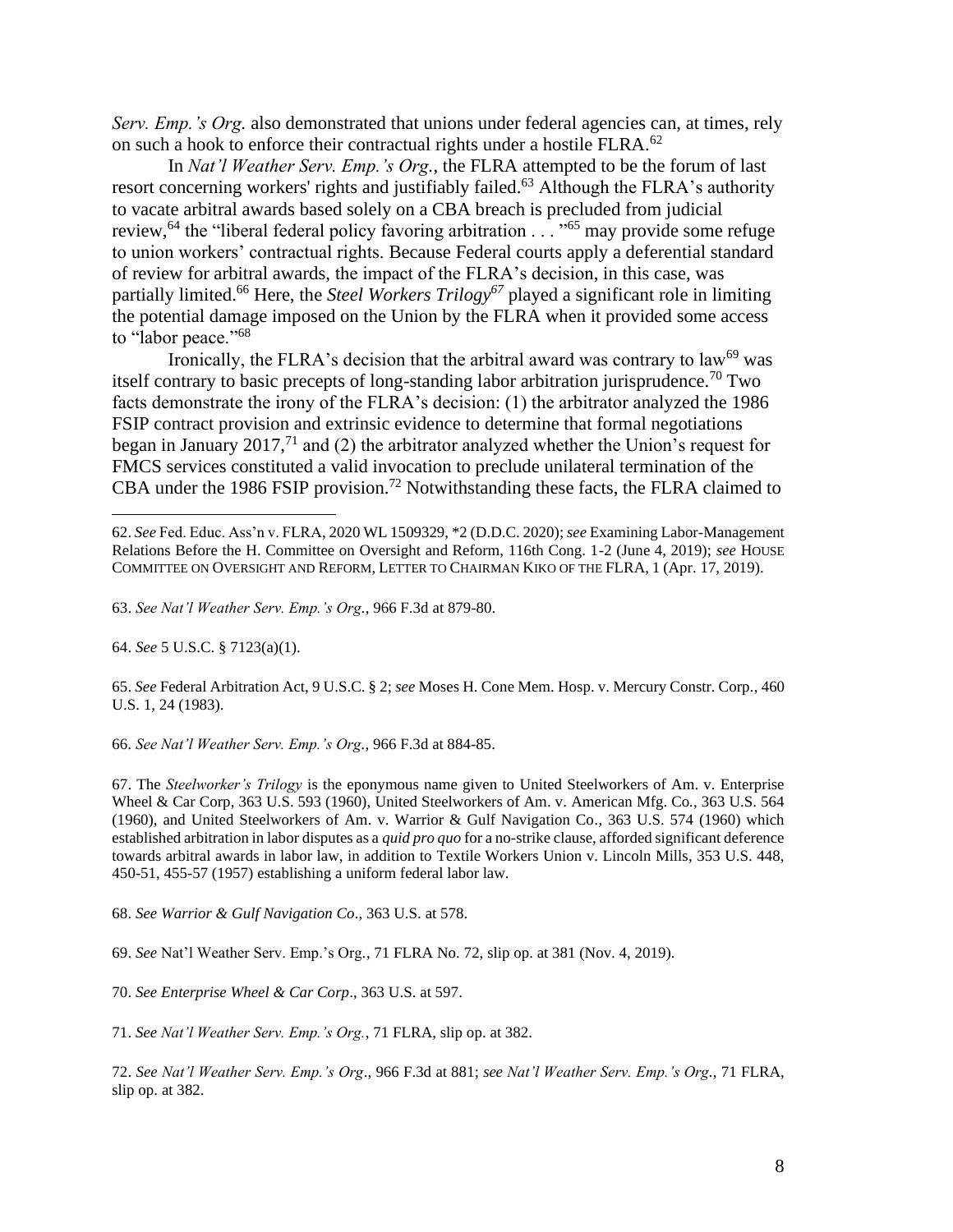have applied the "essence test."<sup>73</sup> In contrast, the D.C. Circuit declared that the proper standard was "whether the Arbitrator was 'even arguably construing or applying the [CBA]."<sup>74</sup>

Though the FLRA relied on the arbitrator's award being unconnected to the language held in the CBA, the facts presented simply refute their argument.<sup>75</sup> The FLRA's support for the unconnected award argument relied on the arbitrator's use of extrinsic evidence<sup>76</sup> to support the 1986 FSIP provision's intent.<sup>77</sup> Even assuming the arbitrator used evidence outside of the CBA to interpret a provision in the CBA, *Enterprise Wheel & Car Corp.* permits arbitrators to look to outside sources so long as the award "draws its essence from the  $\dots$  agreement."<sup>78</sup>

Adding irony on top of irony, had the FLRA adhered to its precedent as well as the Federal court's deference to arbitral awards, review by the D.C. Circuit would have been unlikely<sup>79</sup> and the valuable resources spent by the Union and the FLRA would have been saved. Along with Congress' promotion of federal sector unionization under the Federal Service Labor-Management Relations Statute ("FSLMRS"), the FLRA was tasked with interpreting the FSLMRS "in a manner consistent with the requirement of an effective and efficient Government."<sup>80</sup> Here, the FLRA abandoned their congressional command and instead pursued ideological goals.

Under the FLRA's current majority, the congressional purpose enumerated in § 7101 to promote federal sector unionization is frustrated.<sup>81</sup> Because traditional economic

73. *See Nat'l Weather Serv. Emp.'s Org.*, 966 F.3d at 882.

74. *See Nat'l Weather Serv. Emp.'s Org.*, 966 F.3d at 881 (citing United Paperworkers Int'l Union v. Misco Inc*.*, 484 U.S. 29, 38 (1987); *see also* AFGE, Council 220, 54 FLRA 156, 159 (1998) (citing US DOL (OSHA), 34 FLRA 573, 575 (1990) (establishing that an arbitration award does not derive its essence from a CBA when "the award (1) cannot in any rational way be derived from the agreement; (2) is so unfounded in reason and fact and so unconnected with the wording and purposes of the collective bargaining agreement as to manifest an infidelity to the obligation of the arbitrator; (3) does not represent a plausible interpretation of the agreement, or (4) evidences a manifest disregard of the agreement.")).

75. *Cf. Nat'l Weather Serv. Emp.'s Org.*, 966 F.3d at 881-82.

76. *But see Nat'l Weather Serv. Emp.'s Org.*, 71 FLRA at 383 (FLRA characterizes this as "extraneous").

77. *See id.*

78. *See United Steelworkers of Am.*, 363 U.S. at 597 (stating that the arbitrator "may of course look for guidance from many sources, yet his award is legitimate only so long as it draws its essence from the collective bargaining agreement.").

79. Appellate judicial review is both expensive and time-consuming, considering a decisive victory on appeal would not reap significantly more rewards than what was won at arbitration, judicial review would have been unwarranted.

80. *See* 5 U.S.C. § 7101(b).

81. *See* 5 U.S.C. § 7101(A), (B), & (C) (proclaiming federal sector unions "(A) safeguard[] the public interest, (B) contribute[] to the effective conduct of public business, and (C) facilitate[] and encourage[] amicable settlements of dispute . . . "); HOUSE COMMITTEE ON OVERSIGHT AND REFORM, LETTER TO CHAIRMAN KIKO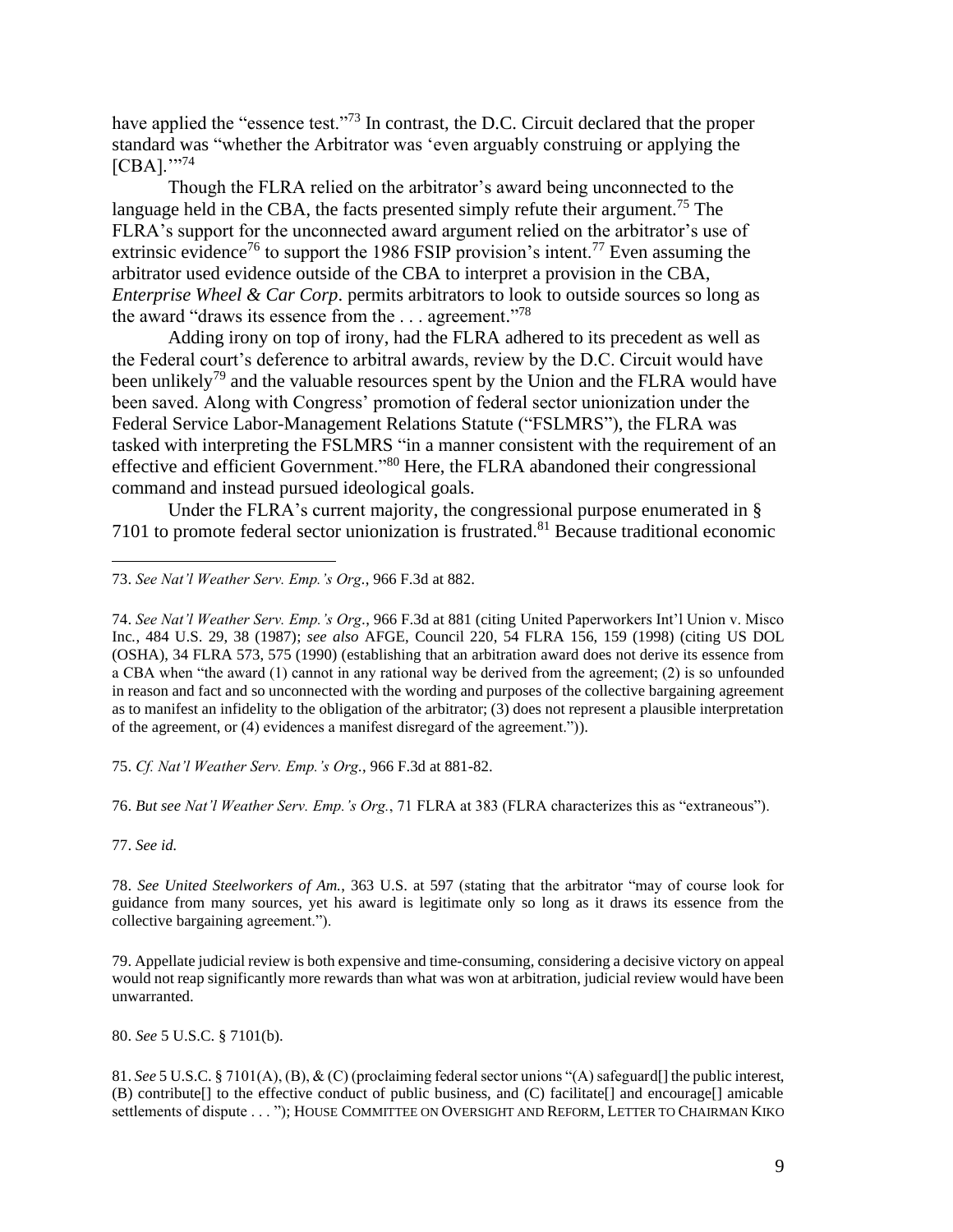weapons are prohibited by law, federal sector unions have limited recourse to enforce their bargained-for contractual rights.<sup>82</sup> Thus, federal sector unions must rely on adjudications from the forum of last resort to fully realize rights held under their CBA. However, if the underlying facts in a grievance even arguably support a ULP theory, federal sector unions should not hesitate to (1) enlist the services of FMCS arbitrators, and (2) tie the facts presented to a collateral<sup>83</sup> ULP theory to vindicate their members' contractual rights.

#### *B. The D.C. Circuit erred in reviewing the amended decision by the FLRA.*

In defiance of the D.C. Circuit Court of Appeals' order, the FLRA amended its decision and added rationale not previously used to justify the decision to deny the Union's ULP claim.<sup>84</sup> The order denying the motion for reconsideration reasoned that granting the motion would "delay and prejudice  $[]$  Petitioners . . . . . .<sup>985</sup> Yet, the analysis provided by the D.C. Circuit ignores the initial decision that gave rise to the complaint without providing reasons.<sup>86</sup> Relying exclusively on the amended decision from the FLRA and the new rationale provided, the D.C. Circuit deferred to the FLRA's judgment on reversing or distinguishing the repudiation rule adhered to by the FLRA in prior adjudications.<sup>87</sup> By ignoring both the court order and initial decision, the D.C. Circuit prejudiced petitioners and shielded the FLRA from accountability for their erroneous decision.

When a federal agency reverses a rule through adjudication, the agency may depart from the prior rule as long as they are cognizant of the departure and provide

OF THE FLRA, 1 (Apr. 17, 2019); Examining Labor-Management Relations Before the H. Committee on Oversight and Reform, 116th Cong. 2 (June 4, 2019) (Rep. Connelly reported that the FLRA has "allowed a backlog of over 200 documented violations of federal labor law to go unaddressed or unresolved."); U.S. Federal Labor Relations Authority, FLRA LEADERSHIP, <https://www.flra.gov/about/flra-leadership> (last visited Sept. 2, 2021) (current majority consists of two President Trump nominees and one President Obama nominee).

<sup>82.</sup> *See* 5 U.S.C. § 7116(b)(7)(A), (B) (prohibits unions from engaging in strikes, work stoppages, slowdowns, picketing that interferes with agency operations, supporting such actions, and creates an affirmative duty to prevent workers from engaging in such actions).

<sup>83.</sup> Collateral in the sense that the secondary objective is to gain a remedy through a successful ULP claim, while the primary objective is to enforce rights held in a CBA.

<sup>84.</sup> *See* Nat'l Weather Serv. Emp.'s Org., 71 FLRA No. 72, slip op. at 382-83 (2019); *see* Nat'l Weather Serv. Emp.'s Org*.*, 71 FLRA No. 47, slip op. at 277 (Aug. 8, 2019); *see* Order Denying Motion at 1 (Oct. 28, 2019) (*per curiam*), Nat'l Weather Serv. Emp.'s Org. v. FLRA, 966 F.3d 875 (D.C. Cir. 2020) (No. 19-1163).

<sup>85.</sup> *See* Order Denying Motion at 1 (Oct. 28, 2019) (*per curiam*), Nat'l Weather Serv. Emp.'s Org. v. FLRA, 966 F.3d 875 (D.C. Cir. 2020) (No. 19-1163).

<sup>86.</sup> *See Nat'l Weather Serv. Emp.'s Org.*, 966 F.3d at *passim*.

<sup>87.</sup> *See id.* at 882-84.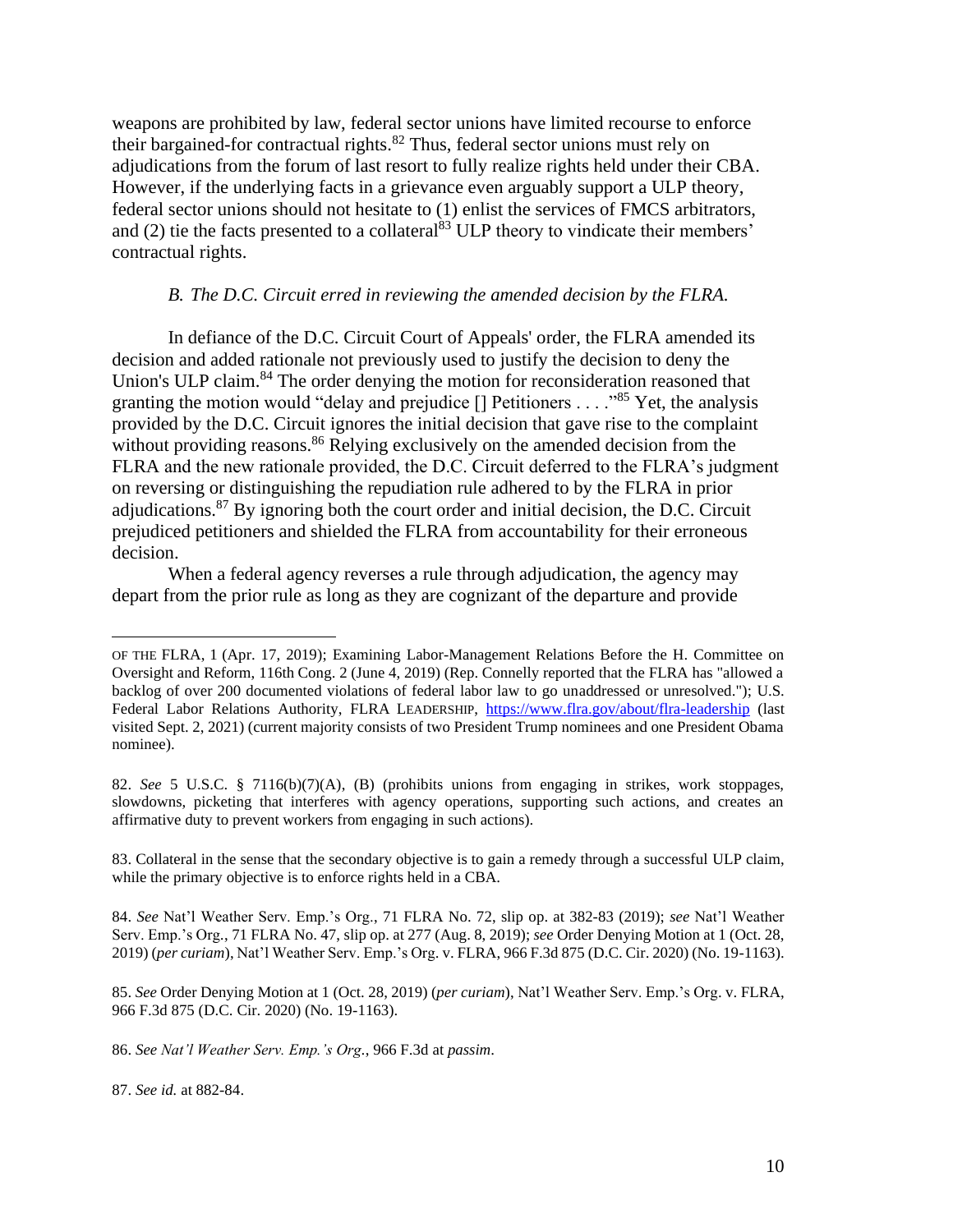reasons why the agency prefers the new rule.<sup>88</sup> However, when "its new policy rests upon factual findings that contradict those which underlay its prior policy; or when its prior policy has engendered serious reliance interests that must be taken into account[,]" the agency must provide a more detailed explanation for the departure.<sup>89</sup>

In *Nat'l Weather Serv. Emp.'s Org.*, the amended decision met the deferential burden to the D.C. Circuit's satisfaction.<sup>90</sup> Yet, because the agency was precluded from reconsideration by the D.C. Circuit Court's order, the agency was limited to providing a "fuller explanation of the agency's reasoning at the time of the agency action."<sup>91</sup> At this point, the D.C. Circuit could have reviewed the FLRA's rationale with greater scrutiny when it provided additional grounds to deny the ULP charges filed by the union.<sup>92</sup> Alternatively, the D.C. Circuit could have reviewed only the initial decision that gave rise to the complaint.  $93$  Faced with these two options, the court took a third option and disposed of the case by ignoring the court's order and reviewing the amended decision.<sup>94</sup>

In any event, the three-sentence rationale for refusing to issue a ULP against the Employer should have been declared arbitrary and capricious.<sup>95</sup> This is because the FLRA's brief rationale in the decision that gave rise to the appeal depended solely on the conclusion that there was no merit to a valid grievance.<sup>96</sup> Had the D.C. Circuit exercised more rigor and followed the example outlined in *Dept. Homeland Security v. Regents of the University of California*, *Dep't. of Commerce v. New York*, and *Overton Park*, the outcome should have resulted in a declaration that the FLRA acted arbitrarily and capriciously. Instead, the D.C. Circuit provided the distinction absent in the amended

89. *Id.* at 515.

90. *See Nat'l Weather Serv. Emp.'s Org*., 966 F.3d at 884.

91. *See* Dept. Homeland Security v. Regents of the University of California, 140 S.Ct. 1891, 1907-08 (2020) (citing Pension Benefit Guaranty Corp. v. L.T.V. Corp*.*, 496 U.S. 633, 654 (1990)); McClatchy Broadcasting Co. v. F.C.C., 239 F.2d 19, 23 (D.C. Cir. 1956) (stating that "it would obviously be unseemly for the Commission, without the knowledge or permission of the court, to substitute another grant for that which is being judicially examined on appeal . . . .").

92. *See* Dep't. of Commerce v. New York, 139 S.Ct. 2551, 2573-74 (2019).

93. *See id*.

94. *See Nat'l Weather Serv. Emp.'s Org*., 966 F.3d at 882-84.

95. *Cf. id.* at 884.

96. *See* Nat'l Weather Serv. Emp.'s Org*.*, 71 FLRA No. 47, slip op. at 277 (Aug. 8, 2019).

<sup>88.</sup> *See* F.C.C. v. Fox Television Stations Inc., 556 U.S. 502, 514-15 (2009) (establishing that Failing to provide a detailed explanation, would violate the Administrative Procedure Act).